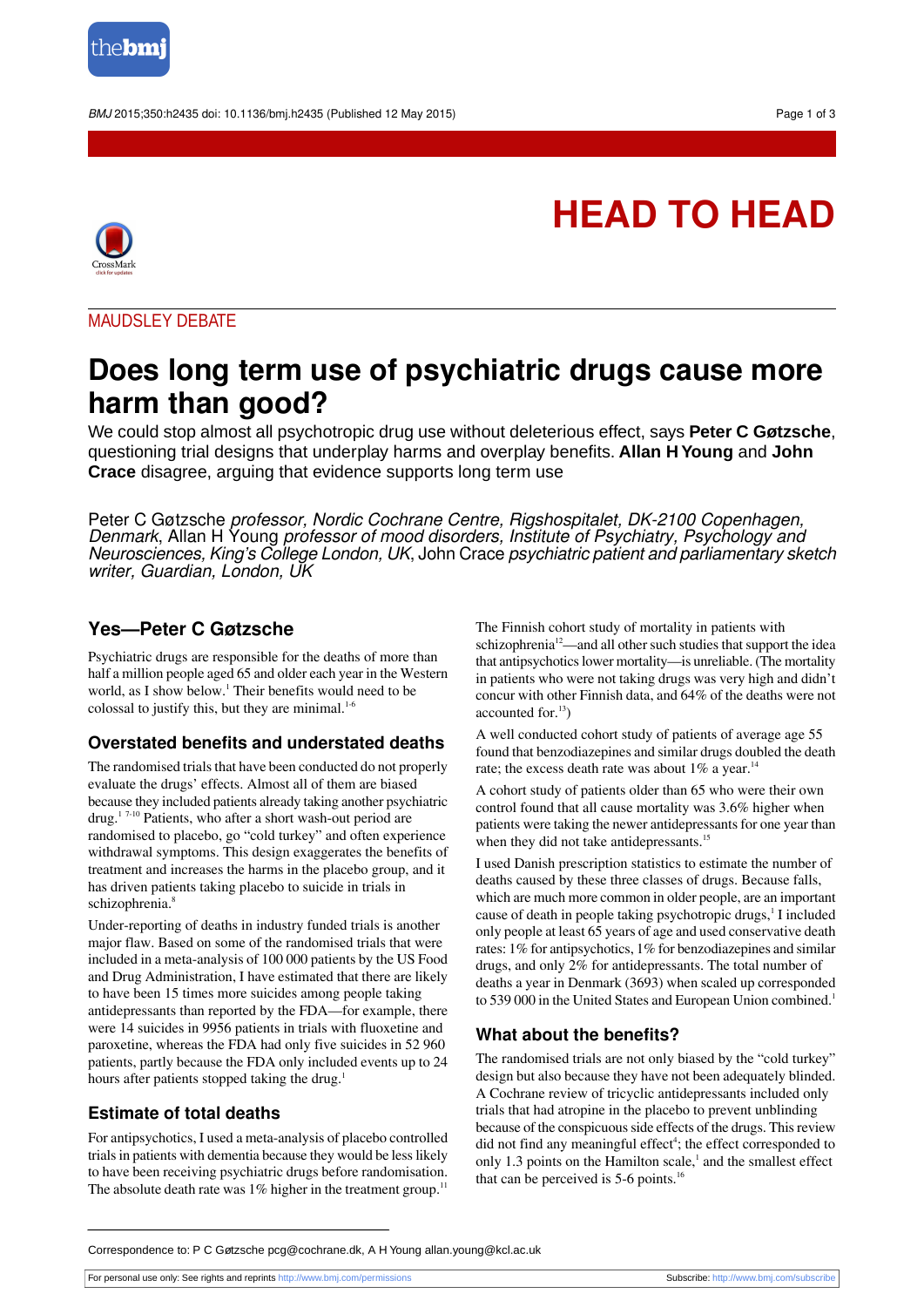A meta-analysis of trials of fluoxetine and venlafaxine in severe depression showed that it takes only a few days longer before the Hamilton score in the placebo group drops by an additional 1.3 points.<sup>17</sup> Thus, if we wait a few days, we would get the same result if taking a placebo, or if the patients weren't treated at all, because what we see in a placebo group is not a placebo effect but mainly the spontaneous remission of the disease.<sup>1 18</sup> The modest observed effect of antidepressants on anxiety can also be explained by unblinding bias because it is similar to that reported for depression.<sup>1</sup>

Trials in schizophrenia are also disappointing. In newer submissions to the FDA, the effect on the positive and negative syndrome scale (PANSS) was only  $6<sup>5</sup>$  even though these trials were heavily biased by cold turkey and unblinding effects.<sup>18</sup> This is far below the minimally clinically relevant effect, which is about  $15<sup>1</sup>$ 

The benefits of drugs for attention deficit hyperactivity disorder (ADHD) are also uncertain.<sup>6 9 10</sup> The short term relief seems to be replaced by long term harms, $10^{20}$  and animal studies strongly suggest that these drugs can produce brain damage, $10^{-21}$  which is probably the case for all psychotropic drugs. $22^{22}$ 

### **Long term harm**

Given their lack of benefit, I estimate we could stop almost all psychotropic drugs without causing harm—by dropping all antidepressants, ADHD drugs, and dementia drugs(asthe small effects are probably the result of unblinding bias)<sup>1 24</sup> and using only a fraction of the antipsychotics and benzodiazepines we currently use.<sup>1</sup> This would lead to healthier and more long lived populations. Because psychotropic drugs are immensely harmful when used long term, they should almost exclusively be used in acute situations and always with a firm plan for tapering off, which can be difficult for many patients.<sup>1</sup><sup>22</sup>

We need new guidelines to reflect this. We also need widespread withdrawal clinics because many patients have become dependent on psychiatric drugs, including antidepressants,<sup>125</sup> and need help so that they can stop taking them slowly and safely.<sup>22</sup>

## **No—Allan H Young, John Crace**

Psychiatric conditions are common, complex, costly, and often long term illnesses. More than a fifth of all health related disability is caused by mental ill health, studies suggest, and people with poor mental health often have poor physical health and poorer (long term) outcomes in both aspects of health.<sup>26</sup>

Raised standardised mortality rates and reduced life expectancy have been reported in people with psychiatric disorders such as psychosis and mood and personality disorders.<sup>27</sup> These increased death rates are only partly because of suicide and mostly attributable to coexisting physical health disorders. There is thus a clear need for psychiatric disorders to be treated to attempt to reduce the long term harm associated with them. The key question is whether psychiatric drugs do more harm than good.

All therapeutic interventions may potentially do both good and harm, and thorough evaluation of the relative benefits and harms of a treatment should be done for psychiatric drugs no less than for any others.<sup>28</sup> These evaluations of benefits and harms are based on group data, which have to be applied to judgments for individual patients and can therefore be advisory only; the individual's subjective experience is crucially important to consider.

Psychiatric drugs are as beneficial as other treatments used for common, complex medical conditions. Leucht and colleagues

reviewed the efficacy of psychiatric and general medicine drugs by analysing meta-analyses: they found that psychiatric drugs were generally as efficacious as other drugs.<sup>2</sup>

### **What about harms?**

Worldwide, regulatory agencies are responsible for ensuring that drugs work and are acceptably safe. Postmarketing surveillance continues after drugs are licensed. This can further refine, or confirm or deny, the safety of a drug in the general population, which unlike study populations includes people with varied medical conditions. Several approaches are used to monitor the safety of licensed drugs, including spontaneous reporting databases, prescription event monitoring, electronic health records, patient registries, and record linkage between health databases.<sup>30</sup> These safeguards work to ensure drugs available do more good than harm.<sup>30</sup>

Nevertheless, many concerns have been expressed about psychiatric drugs, and for some critics the onus often seems to be on the drug needing to prove innocence from causing harm rather than a balanced approach to evaluating the available evidence.

### **Overinflated concerns**

Whether concerns are genuine or an expression of prejudice is not clear, but over time many concerns have been found to be overinflated. A few examples may be illustrative. The efficacy and safety of lithium have long been questioned, echoing an early description of it being a "toxic placebo."<sup>31</sup> However, recent meta-analyses have confirmed lithium's efficacy and shown the adverse effects to be less than previously feared.<sup>32</sup> 33 Of course, lithium needs to be used carefully, but recent Scandinavian data show that if guidelines are followed the long term harm is minimal,<sup>34</sup> and new benefits, such as reduction in suicide, have become apparent.<sup>35</sup>

Similar concerns were raised about atypical antipsychotics, particularly clozapine, with some doctors and patients fearing that these drugs would increase death rates because of side effects. However, recent long term data are reassuring and have shown an inverse correlation between mortality and cumulative use. Indeed, the authors of a pivotal study concluded: "Long-term treatment with antipsychotic drugs is associated with lower mortality compared with no antipsychotic use."<sup>12</sup> Similar findings were reported by Angst and colleagues, who studied the effects of treatment on the mortality of patients with mood disorders over decades.<sup>36</sup> A total of 406 patients with affective disorder were followed prospectively for 22 years or more. Mortality was then assessed for 99% of them after 34-38 years, at which time 76% had died. In all groups long term drug treatment significantly lowered suicide rates, these authors concluded, despite the fact that it was the more severely ill patients who were treated.

In summary, psychiatric drugs are rigorously examined for efficacy and safety, before and after regulatory approval. The long term studies discussed above are reassuring, although the evidence, as ever, is imperfect. Taking all this into account we contend that the motion that the long term use of psychiatric drugs is causing more meaningful harm than good is not correct and the evidence, such as it is, suggests the contrary.

Competing interests: All authors have read and understood BMJ policy on declaration of interests and declare the following interest: AHY has done paid lectures or been on advisory boards for all major companies producing drugs used in affective and related disorders. He was the lead investigator for Embolden Study (AstraZeneca), BCI neuroplasticity